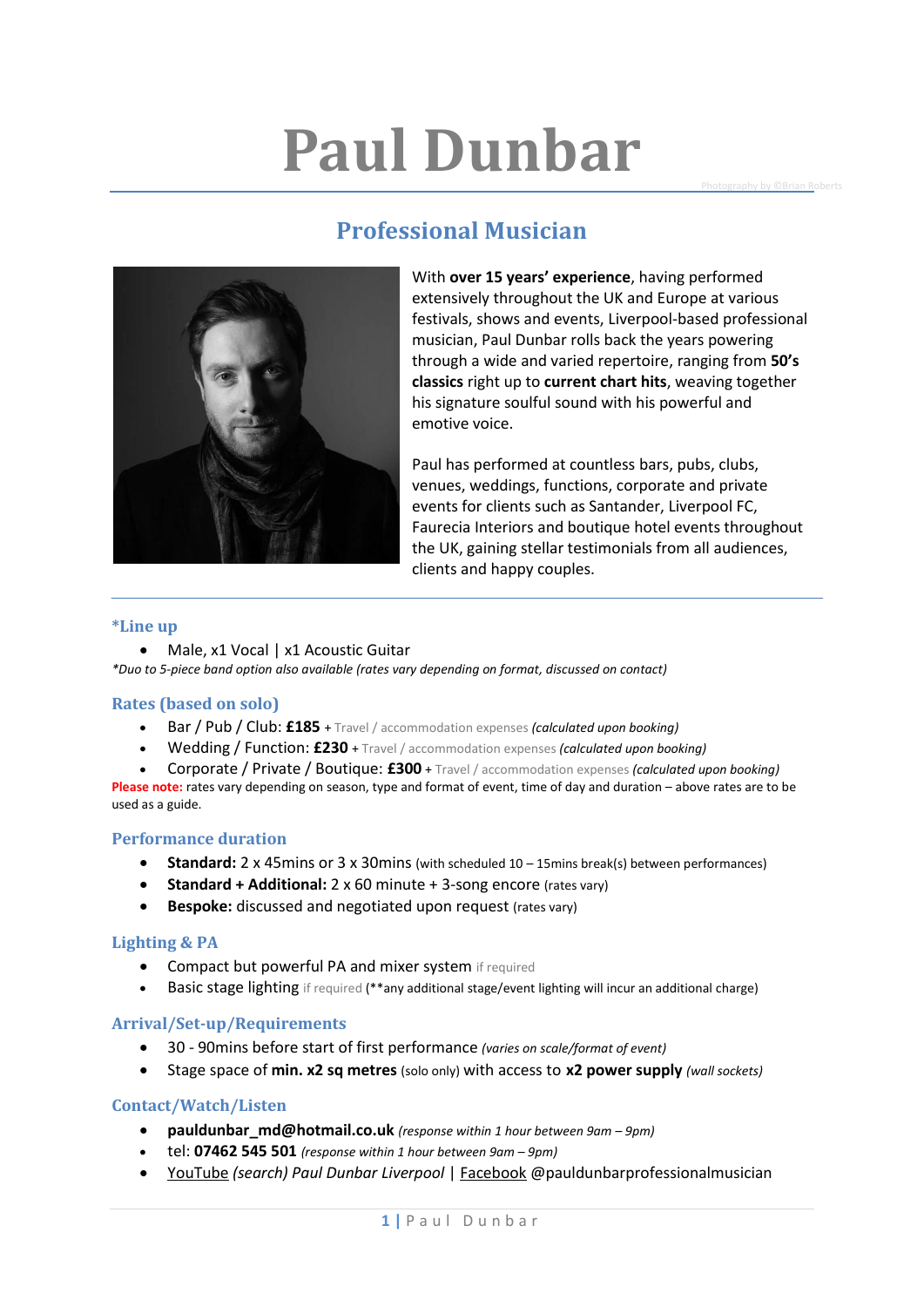### **Artist Repertoire**

With a large and varied repertoire spanning over 60 years, sets and performances are tailored by Paul to best suit the purpose, style and ambience of the event. Paul is open to discussion should you require a special request of song or specially tailored set/performance.

The 100+ track repertoire (page 2 - 5) is broken down into category/genre and era and is constantly being added to in order to extend the repertoire.

#### **Pop**

*Happy Together* (The Turtles) *Mrs Robinson* (Simon & Garfunkel) *I Guess That's Why They Call It The Blues* (Elton John) *Maggie May* (Rod Stewart) *Play That Funky Music* (Wild Cherry) *To Love Somebody* (The Bee Gee's – Ray LaMontagne version) *You To Me Are Everything* (The Real Thing) *Easy* (Lionel Richie) *Friday I'm in Love* (The Cure) *Purple Rain* (Prince) *Would I Lie To You* (Charles & Eddie) *Don't Dream It's Over* (Crowded House) *Weather With You* (Crowded House) *Side* (Travis) *Sit Down* (James) *Stars* (Simply Red) *There She Goes* (The La's) *Wicked Game* (Chris Isaak) *Budapest* (George Ezra) *Cannonball* (Damien Rice) *Candy* (Paolo Nutini) *Pencil Full Of Lead* (Paolo Nutini) *Scream(Funk My Life Up)* (Paolo Nutini) *Last Request* (Paolo Nutini) *Candy* (Paolo Nutini) *Crazy* (Gnarls Barkley/Cee Lo Green) *Chasing Cars* (Snow Patrol) *Dreaming Of You* (The Coral) *Dream Catch Me* (Newton Faulkner) *Hey Ho* (The Lumineers) *Hold Back The River* (James Bay) *I Won't Let You Go* (James Morrison) *Just The Way You Are* (Bruno Mars) *Little Lion Man* (Mumford & Sons) *Rolling In The Deep* (Adele) *Rude* (MAGIC!) *Stay With Me* (Sam Smith) *Thinking Out Loud* (Ed Sheeran) *Valerie* (The Zutons/Amy Winehouse)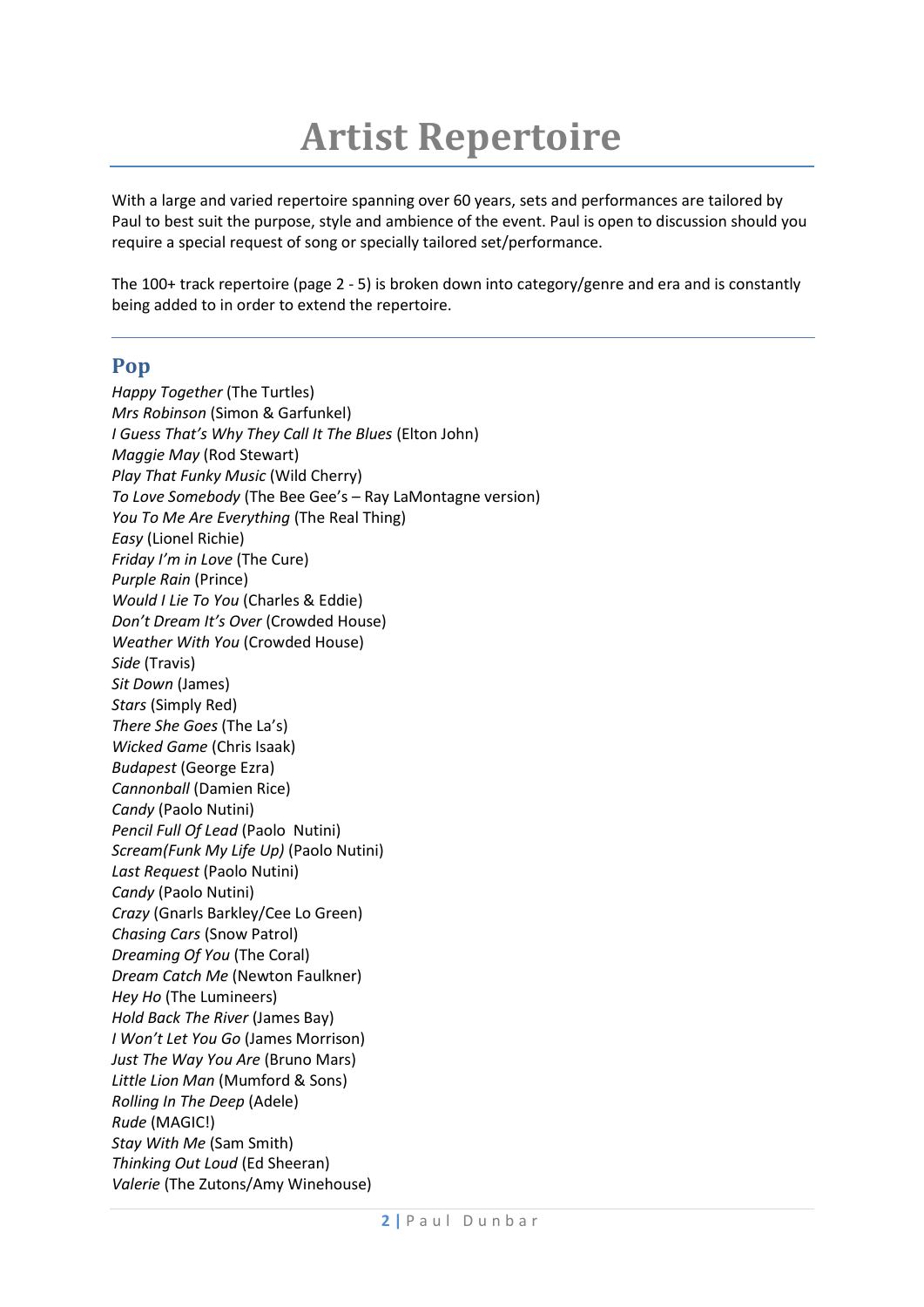*Wake Me Up* (Avicii) *West Coast* (Lana Del Rey) *You and I* (Lady GaGa) *Bad Romance* (Lady GaGa) *Perfect* (Ed Sheeran) *Thinking Out Loud* (Ed Sheeran) *Castle On The Hill* (Ed Sheeran) *You Know I'm No Good* (Amy Winehouse)

#### **Rock**

*Hound Dog/Blue Suede Shoes* (Elvis) *Johnny B Goode* (Chuck Berry) *Lola* (The Kinks) *You Really Got Me* (The Kinks) *Hey Jude* (The Beatles – Wilson Pickett version) *Help!* (The Beatles) *I Saw Her Standing There* (The Beatles) *Twist & Shout* (The Beatles) *With A Little Help From My Friends* (The Beatles & Joe Cocker Version) *Jumping Jack Flash* (Rolling Stones) *Gimme Shelter* (Rolling Stones) *Bad Moon Rising* (Creedance Clearwater Revival) *Proud Mary* (Creedence Clearwater Revival & Ike & Tina Turner version) *Bellbottom Blues* (Derek and The Dominos) *Sweet Home Alabama* (Lynard Skynard) *Alright Now* (Free & Bad Company) *Crazy Little Thing Called Love* (Queen) *I Want To Break Free* (Queen) *Brilliant Disguise* (Bruce Springsteen) *Dancing In The Dark* (Bruce Springsteen) *Hungry Heart* (Bruce Springsteen) *Every Breath You Take* (Police) *Livin' On A Prayer* (Bon Jovi) *One* (U2) *Still Haven't Found What I'm Looking For* (U2) *With Or Without You* (U2) *Summer Of 69* (Brian Adams) *Don't Speak* (No Doubt) *Iris* (Goo Goo Dolls) *Losing My Religion* (R.E.M) *Don't Look Back In Anger* (Oasis) *She's Electric* (Oasis) *She Bangs The Drums* (Stone Roses) *Real Gone Kid* (Deacon Blue) *Rocks* (Primal Scream) *All These Things* (The Killers) *Best Of You* (Foo Fighters) *Times Like These* (Foo Fighters) *Sex On Fire* (Kings Of Leon) *Use Somebody* (Kings Of Leon)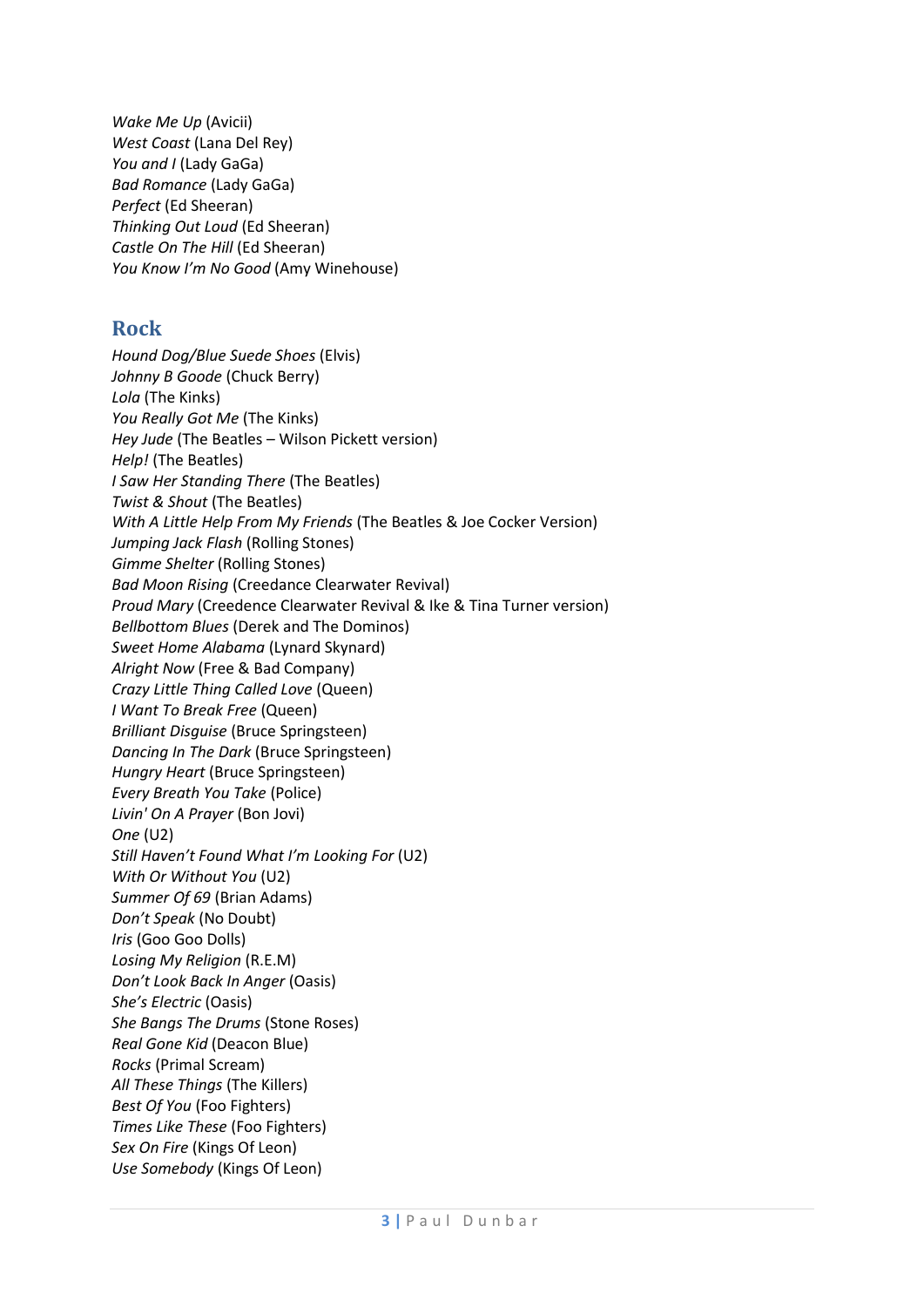*I Bet That You Look Good On The Dancefloor* (Arctic Monkeys) *Why Do You Only Call Me When You're High* (Arctic Monkeys) *Trouble* (Ray LaMontagne) *Dakota* (Stereophonics) *I Wouldn't Believe Your Radio* (Stereophonics)

#### **Soul/Blues**

*Bring It On Home* (Sam Cooke) *Twistin' The Night Away* (Sam Cooke) *Wonderful World* (Sam Cooke) *Hit The Road Jack* (Ray Charles) *I Got A Woman* (Ray Charles) *Ain't No Sunshine* (Bill Withers) *Hard To Handle* (Otis Redding) *Dock Of The Bay* (Otis Redding) *Keep Me Hanging On* (Diana Ross) *My Girl* (The Temptations) *Stand By Me* (Ben E. King) *Mustang Sally* (Wilson Pickett) *Midnight Hour* (Wilson Pickett) *R.E.S.P.E.C.T* (Aretha Franklin) *Signed Sealed Delivered* (Stevie Wonder) *Broken Stones* (Paul Weller) *You Do Something To Me* (Paul Weller) *I Can See Clearly Now* (Jimmy Cliff) *What Becomes Of The Broken Hearted* (Jimmy Ruthin)

#### **Country**

*Ring Of Fire* (Johnny Cash) *Blowin' In The Wind* (Bob Dylan) *Islands In The Stream* (Dolly Parton & Kenny Rogers) *Heart Of Gold* (Neil Young) *Take It Easy* (Eagles) *Tequila Sunrise* (Eagles) *Take It To The Limit* (Eagles) *Hotel California* (Eagles) *Need You Now* (Lady Antebellum) *Our Kind Of Love* (Christopher Denny) *If The Roses Don't Kill Us* (Christopher Denny) *Firecracker* (Ryan Adams) *Let It Ride* (Ryan Adams) *Two* (Ryan Adams)

#### **Reggae/Other…**

*One Love* (Bob Marley) *Smooth* (Santana) *La Bamba* (Los Lobos)